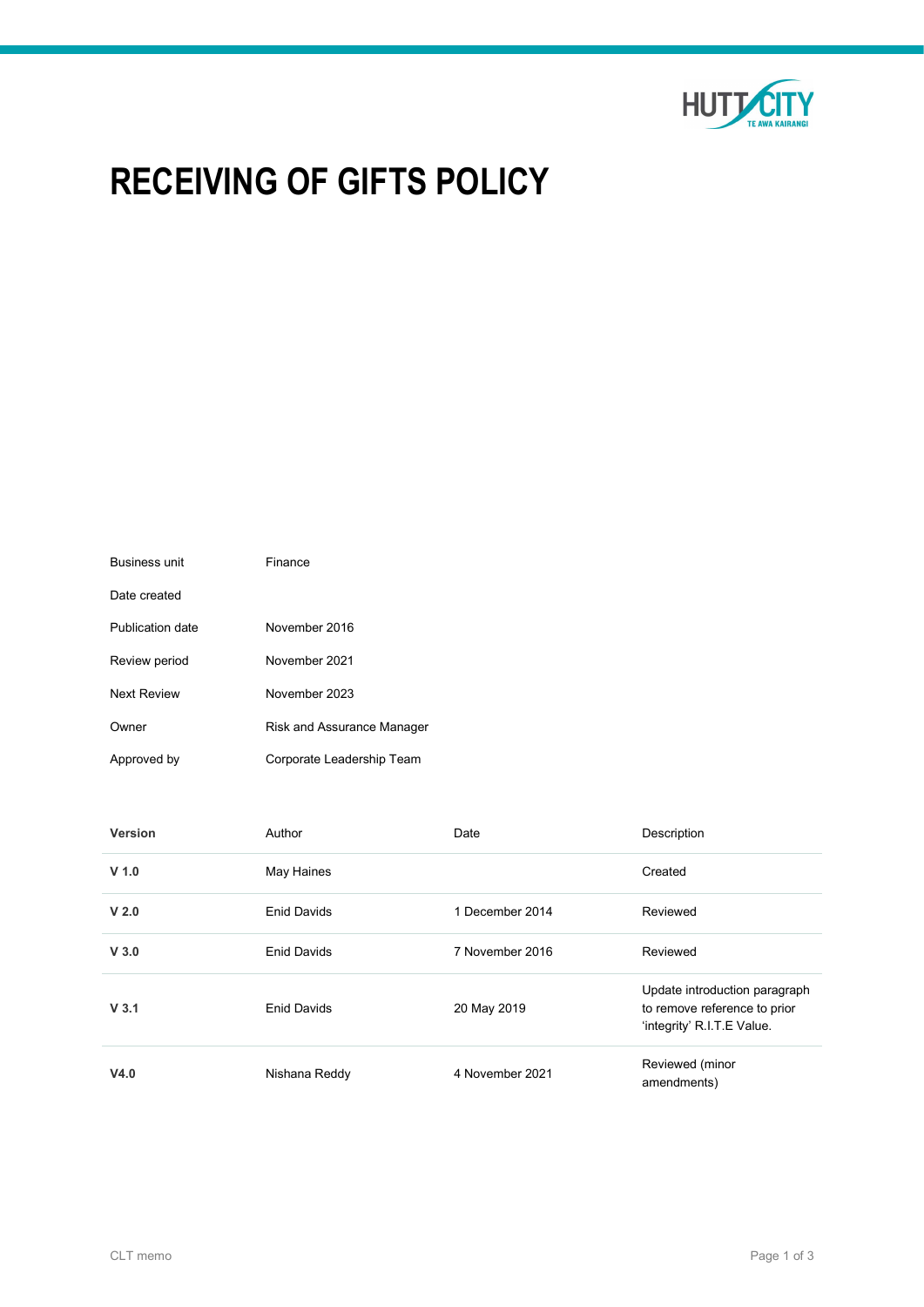## 1. INTRODUCTION

Occasionally suppliers, other organisations or people who do business with Council give gifts or offers of service to Council staff. Gifts are sometimes used to build relationships and goodwill, but they can also create conflicting situations. It is important that receiving a gift does not affect an organisation's or an individual's decision-making because this could be perceived as acting without impartiality or integrity. This policy provides guidance on how Council staff are expected to respond to offers of gifts, favour, benefits, or hospitality, to avoid the risk of damage to public confidence in Council.

## 2. POLICY

Staff must not accept a gift (regardless of its nature or value) if the gift could be seen by others as either an inducement or a reward which might place the employee under an obligation to a third party.

### 2.1 PRINCIPLES

Staff must not solicit, demand, request or accept gifts, gratuity, favour, service, rewards, discounts, bequest, distribution from an estate, or other benefit (collectively, a "gift") that might, or appearance compromise their integrity, independence, or impartiality, or that of Council.

Staff must not abuse their official position for personal gain or that of their family or other interests.

The monetary value of the gift or benefit is not the only factor in deciding whether or not it should be accepted. The influence, actual or perceived, that the gift or benefit may represent is also important. Other considerations are:

- How the gift or benefit would look to an outside party;
- The reasons for the gift or benefit being offered;
- The frequency of the gift even a small gift or benefit given repeatedly may be of concern;
- Whether the gift displays a company or organisation logo; and
- The value or importance of the gift or benefit to the employee.

A gift with an estimated value exceeding \$100 or of undetermined value should be declined or returned immediately, *unless* it can be used for a Council purpose or shared widely within Council or a team thereof. Such gifts with a value over \$100, that do not place you (or Council) in a position whereby your decision-making is, or could appear to be influenced, are to be disclosed in the gifts register. RAA-FORM-005 Gift Disclosure form, refer details 2.2 below. Staff who want to disclose gifts of a lower value are welcome to do so.

Gifts, where practical, remain the property of Council or are to be shared among the team. Infrequent (no more than twice a calendar year) and inexpensive gifts of promotional nature such as pens, badges and calendars that are distributed by vendors to clients may be accepted. However, multiple gifts from a single source in any calendar year are strongly discouraged.

Staff are prohibited from accepting gifts of money or their equivalent, regardless of the amount, at any time.

Customary business dealings involving payment for a meal or local sports/cultural event/entertainment are acceptable and do not require declaration in the Gift Register provided that they are not excessive in frequency or amount and do not otherwise create the appearance of impropriety, in which case the offer should be declined and/or self-funded. A 'ticket' in excess of \$100 to attend such events may be acceptable providing: